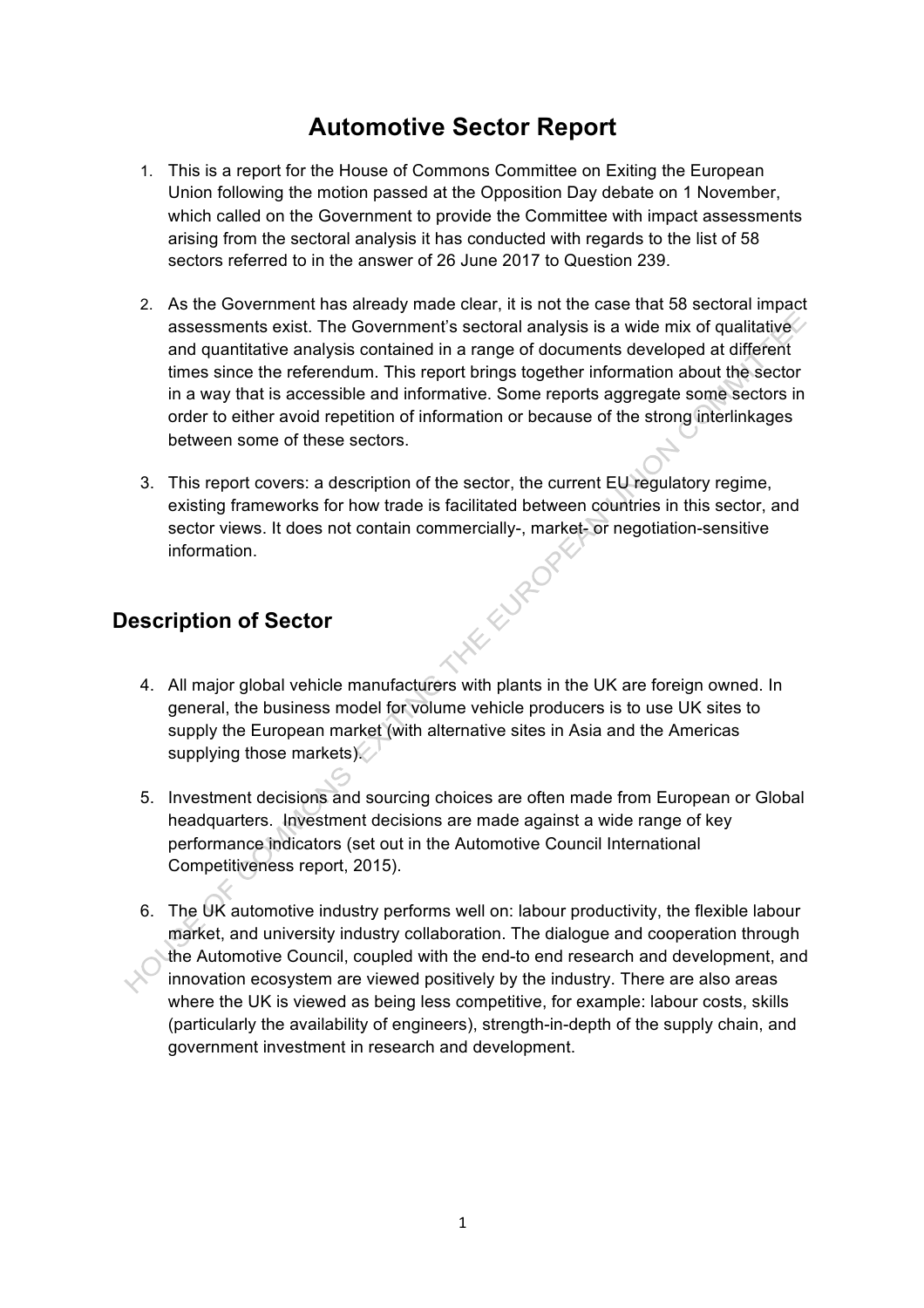## *Automotive sector key statistics*

- 7. The UK automotive sector is central to the UK economy and a key part of our industrial strategy. It created £14.5 billion in Gross Value Added (GVA) in 2016 (0.8 per cent of total UK GVA).<sup>1</sup>
- 8. The UK automotive sector is diverse. This includes: volume car production, niche and luxury vehicles, construction equipment, motorsport, commercial vehicles, and motorcycles.
- 9. In 2016, the sector directly employed 159,000 people<sup>2</sup> with a further 238,000 in the wider supply chain.<sup>3</sup> There are regional concentrations in the West Midlands, North West, & North East.
- 10. The sector is extremely export intensive; it generated £40.1 billion in exports in 2016  $(E18.3 \text{ billion to the EU}).^4$
- 11. In 2016, UK automotive industry productivity was 40 per cent higher than other manufacturing sectors and 80 per cent higher than the economy as a whole.<sup>5</sup>
- 12. In 2016, business investment stood at £3.6 billion, or 1.1 per cent of the UK total.<sup>6</sup> In 2016, the sector carried out £3.4 billion of research and development.<sup>7</sup>

## *Automotive sector key components*

- 13. Car and Engine production: The UK automotive sector is diverse. Volume vehicle production in the UK starts at the mid-range section (e.g. Nissan Qashqai, Vauxhall Astra), expands through the burgeoning premium section (e.g. Jaguar Land Rover), and includes low volume luxury vehicle makers (e.g. Aston Martin, Bentley, and Rolls Royce). There are over 40 specialist and niche vehicle makers, including well-known names such as Lotus and Morgan. The UK is a global centre of excellence in engine design (e.g. Ford), with 2.5 million engines produced in 2016. $8$  The UK is also a major producer of heavy and off-road vehicles.
- 14. Motorsport: The UK is the global home to Formula 1; six out of the ten teams have their headquarters here, and a further two have a base here. The UK is also the global base for the fast-growing Formula E (electric) race series. Figures for 2013 from the Motorsport Industry Association (MIA) report that the sector had a turnover of £9 billion.

<u> 1989 - Johann Stein, mars et al. 1989 - Anna ann an t-Anna ann an t-Anna ann an t-Anna ann an t-Anna ann an t-</u>

Document available here: UK GDP(O) low level aggregates National Accounts, ONS, June 2017.

<sup>&</sup>lt;sup>2</sup> Workforce Jobs (4 quarter average of employee jobs & self-employment), ONS, March 2017.<br><sup>3</sup> BEIS Estimates based on 2010 Analytical Supply Use Table Multipliers, 2013.<br><sup>4</sup> Trade in Goods by Industry, ONS, March 2017.

<sup>&</sup>lt;sup>5</sup> BEIS estimates from National Accounts constant price GVA and Workforce Jobs; Manufacturing & Whole economy ONS Productivity release.

 $^6$  Gross fixed capital formation - industry by asset, ONS Business Investment release, September 2017.<br><sup>7</sup> Business Enterprises Research and Development (ONS), November 2016.

 $8$  SMMT Motor Industry Facts 2017, Society of Motor Manufacturers and Traders (SMMT), May 2017.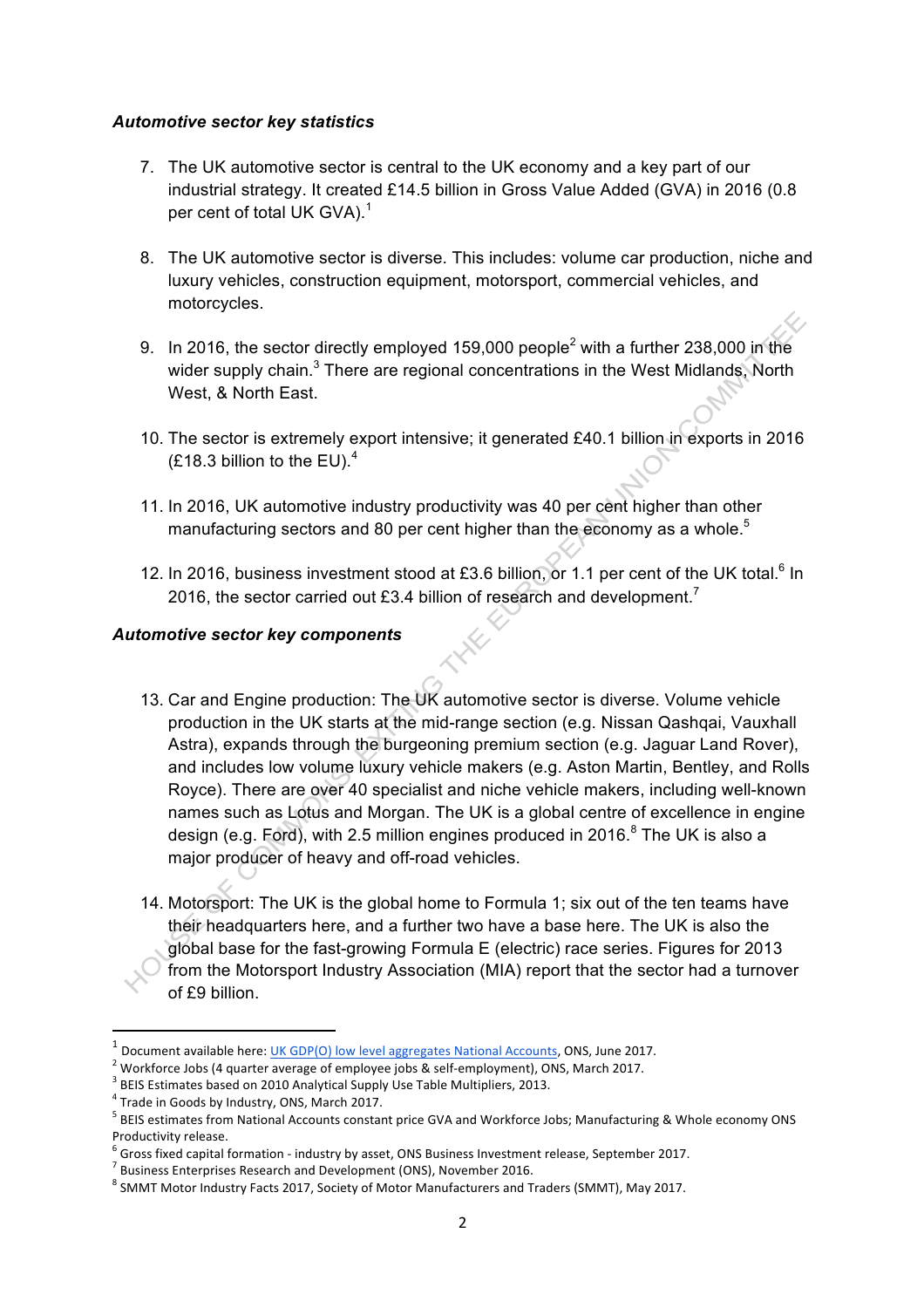- 15. There is cooperation between the motorsport sector and mainstream automotive sector, in part managed by the Automotive Council (Industrial Strategy sector council). Technology developed in F1, such as flywheels that harvest energy from braking that is then used to accelerate a vehicle, thus reducing energy consumption and emissions, is now in buses on the streets of London. The motorsport sector also co-operates with companies and organisations across the defence, aerospace, and medical sectors.
- 16. Construction Equipment: The UK is the largest producer of construction equipment in Europe and the fifth largest globally. Construction equipment is intended for heavy work such as: earthmoving, lifting containers or materials, drilling holes in earth or rock, or concrete and paving application. The UK is home to JCB (UK owned), with major foreign owned manufacturers Caterpillar, Komatsu, Mecalac and Volvo having UK operations. Figures for 2014 provided by the CEA (industry trade body) state that 50,000 units were produced, of which 60 per cent were exported and rising to 95 per cent for certain niche products. Turnover of £11 billion was reported, creating £2 billion GVA<sup>9</sup>.
- 17. Supply Chain: UK based vehicle makers operate a sophisticated, globally integrated supply chain, to support their "just in time" production models.



*Figure 1: Example of automotive supply chain*

18. There are nearly 3,000 businesses operating in the UK automotive manufacturing sector with the vast majority being small and medium sized enterprises at the Tier-2

 $9$  CEA website www.thecea.org.uk/cea/. Source: KPGauto.com, 2014.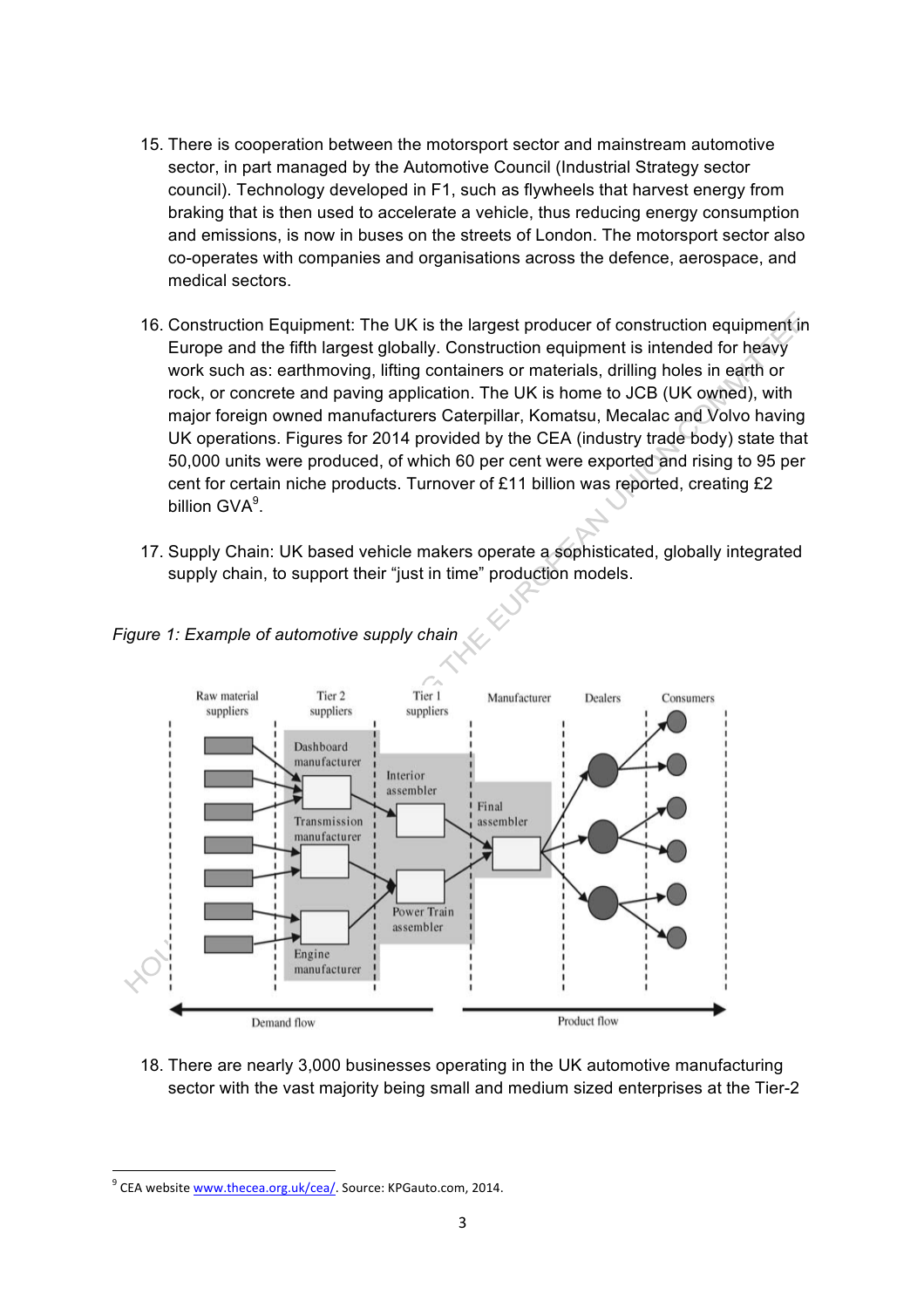and Tier-3 level.<sup>10</sup> They are predominantly focused on meeting demand from UK plants.

*Table 1: Numbers of registered businesses by size, in the UK, operating in the automotive manufacturing sector<sup>11</sup>*

| <b>Micro</b> | Small | Medium | Large | Total |
|--------------|-------|--------|-------|-------|
| 2,240        | 410   | 240    | 90    | 2,980 |

- 19. In addition to overall vehicle production, the quantity of domestic sourcing is a key measure of success, with the majority of the automotive sector's key profit margins relating to the efficiency of the supply chain. In 2017, UK vehicle makers sourced 44 per cent of the value of their parts from domestic suppliers, rising from 36 per cent in  $2011.<sup>12</sup>$  The aim is to raise local content levels in the medium term to 50 per cent and above, which are the levels reported in France and Germany.
- 20. UK content in parts produced by suppliers below Tier 1 is considerably lower: Tier 1 assemblies rely heavily on imported inputs. Building UK automotive supply chain capacity, principally by increasing the UK Tier 1 footprint (which increases opportunities for lower tier suppliers) and building the capability of existing suppliers, is a key priority for the sector.
- 21. Suppliers need to build deeper collaboration with vehicle makers and other component makers if they are to win contracts for new models. The requirement for greater collaboration is driven by the introduction of increasingly complex models whose subsystems demand the input of many parties. The increasing personalisation of vehicles and shorter lifecycles are also intensifying the need for closer cooperation.
- 22. Vehicle Engineering Consultancies: The UK has global leading consultancy and product testing facilities, which are an integral part of the UK's attractiveness as an investment location for research and development, and manufacturing. This includes Ricardo, Millbrook Proving Ground, and Horiba Mira Ltd.

<sup>&</sup>lt;sup>10</sup> A tier 1 is a supply chain company supplying components or parts directly to the producer. A tier 2 supplies to a tier 1.<br><sup>11</sup> Business Activity, Size and Location, ONS, October 2016.<br><sup>12</sup> UK Local Sourcing Content R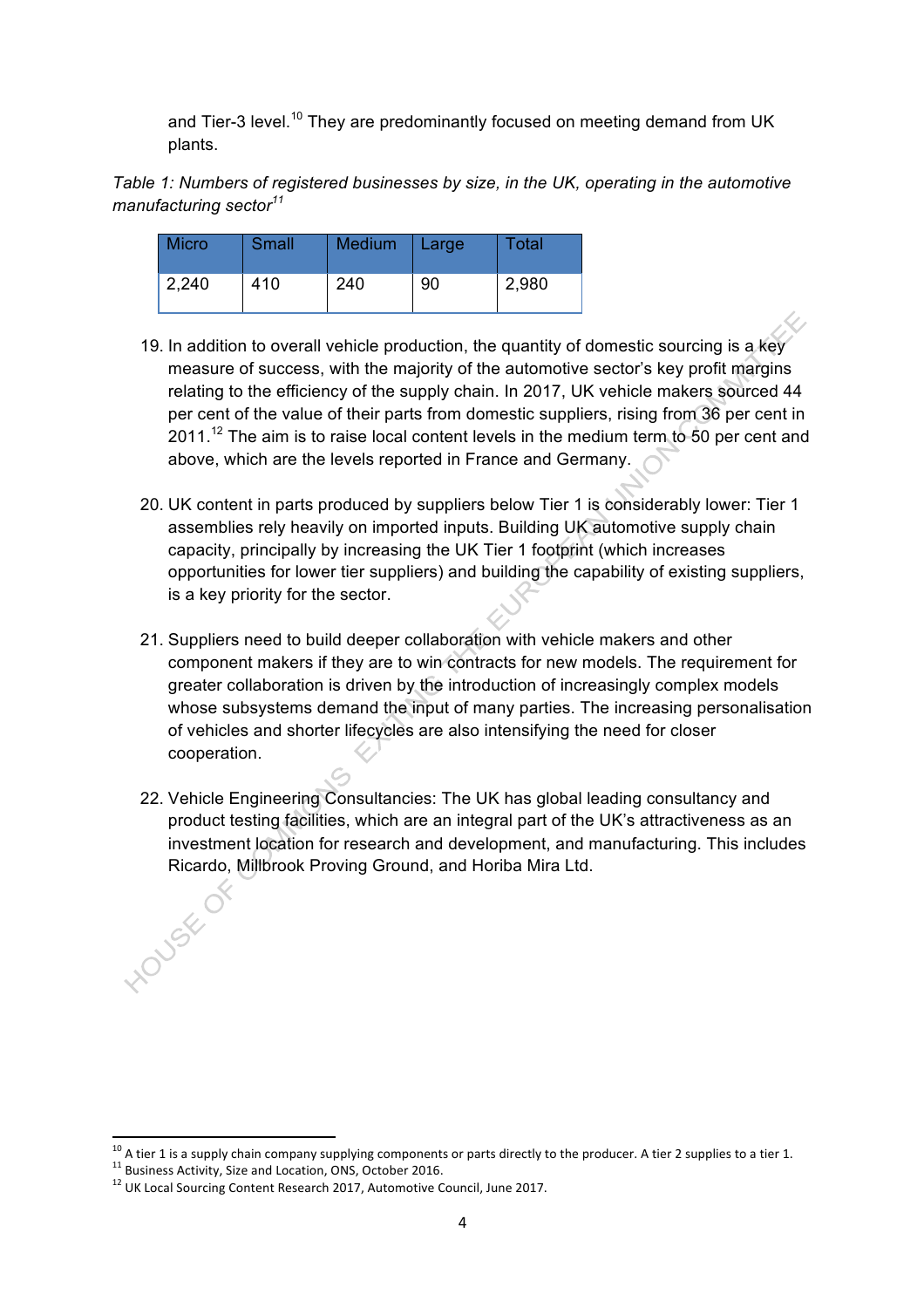# *Figure 2: Key UK manufacturing sites13:*

| <b>Key</b> | Manufacturer                        | <b>Location</b>                                           | <b>Sector</b>                                | Model                                                                                                              |
|------------|-------------------------------------|-----------------------------------------------------------|----------------------------------------------|--------------------------------------------------------------------------------------------------------------------|
|            | Alexander<br>Dennis                 | Falkirk and<br>Guildford                                  | <b>Bus and</b><br>coach                      | Enviro bus range                                                                                                   |
| 2          | <b>Aston Martin</b>                 | Gaydon                                                    | Car                                          | Comet, DB9, DB11,<br>Rapide, Vantage,<br>Vanquish.                                                                 |
| 3          | <b>Bentley</b>                      | Crewe                                                     | Car and<br>engine                            | Bentayga, Continental<br>and Mulsanne                                                                              |
| 4          | <b>BMW</b>                          | <b>Hams Hall</b>                                          | Engine                                       | Engine range                                                                                                       |
| 5          | Caterham                            | Dartford                                                  | Car                                          | Seven                                                                                                              |
| 6          | Cummins                             | Darlington                                                | Engine                                       | Engine range                                                                                                       |
| 7          | Dennis Eagle                        | Warwick                                                   | <b>CV</b>                                    | N and W truck range                                                                                                |
| 8          | Euromotive                          | Hythe                                                     | <b>Bus and</b><br>coach                      | Minibus range                                                                                                      |
| 9          | Ford                                | <b>Bridgend and</b><br>Dagenham                           | Engine                                       | Engine range                                                                                                       |
| 10         | Honda                               | Swindon                                                   | Car and<br>engine                            | Civic, CR-V and Jazz                                                                                               |
| 11         | Infiniti                            | Sunderland                                                | Car                                          | Infiniti Q30                                                                                                       |
| 12         | Jaguar<br><b>Land Rover</b>         | <b>Castle Bromwich</b><br><b>&amp; Wolver-</b><br>hampton | Car and<br>engine                            | Engine range<br>Jaguar: F-Pace<br>F-Type, XE, XJ and XF                                                            |
| 13         | Jaguar<br><b>Land Rover</b>         | Solihull and<br>Halewood                                  | Car                                          | Land Rover:<br>Discovery, Discovery<br>Sport, Range Rover,<br>Range Rover Sport,<br>and Evoque.                    |
| 14         | <b>John Dennis</b><br>Coachbuilders | Guildford                                                 | <b>Bus and</b><br>coach                      | <b>Fire vehicles</b>                                                                                               |
| 15         | Leyland Trucks   Leyland            |                                                           | <b>CV</b>                                    | DAF CF, LF and XF<br>truck range                                                                                   |
| 16         | Lotus                               | Norwich                                                   | Car                                          | Elise, Evora and Exige                                                                                             |
| 17         | <b>LTC</b>                          | Coventry                                                  | <b>CV</b>                                    | <b>TX Taxi</b>                                                                                                     |
| 18         | McLaren<br>Automotive               | Woking                                                    | Car                                          | 540, 570, 650, 675<br>and P1                                                                                       |
| 19         | Mellor                              | Rochdale                                                  | <b>Bus and</b>                               | Accessible coach                                                                                                   |
| 20         | <b>MG Motors</b>                    | Longbridge                                                | coach<br>Car                                 | range<br>MG3 and MG GS                                                                                             |
| 21         | <b>MINI</b>                         | <b>Oxford</b>                                             | Car                                          | MINI 3-Door Hatch,<br>MINI 5-Door Hatch,<br>MINI Convertible,<br>MINI Clubman,<br>MINI Coupé.<br>and MINI Roadster |
| 22         | <b>Minibus</b><br><b>Options</b>    | <b>Whaley Bridge</b>                                      | <b>Bus and</b><br>coach                      | Minibus range                                                                                                      |
| 23         | Morgan                              | Malvern                                                   | Car                                          | Aero, Aero Supersport,<br>Aero Coupe, 4/4, Plus<br>4, Plus 8, Roadster, 4<br>Seater and 3 Wheeler                  |
| 24         | Nissan                              | Sunderland                                                | Car and<br>engine                            | Juke, LEAF, Note and<br>Qashqai, Infiniti Q30                                                                      |
| 25         | Optare                              | Leeds                                                     | <b>Bus and</b><br>coach                      | Solo, Tempo and Versa<br>bus range                                                                                 |
| 26         | Plaxton                             | Scarborough                                               | <b>Bus and</b><br>coach                      | Cheetah, Elite,<br>Panther, Paragon<br>coach bodies and<br>Enviro bus range                                        |
| 27         | Rolls-Royce                         | Goodwood                                                  | Car                                          | Ghost, Phantom and<br>Wraith                                                                                       |
| 28         | Toyota                              | <b>Burnaston</b>                                          | Car and                                      | <b>Auris and Avensis</b>                                                                                           |
| 29         | Vauxhall                            | <b>Ellesmere Port</b>                                     | engine<br>Car,<br>CV and<br>bus and<br>coach | Astra 5-Door Hatch<br><b>Astra Sports Tourer</b>                                                                   |
| 30         | Vauxhall                            | Luton                                                     | <b>CV</b>                                    | Vivaro van                                                                                                         |
| 31         | Warnerbus                           | Dunstable                                                 | <b>Bus and</b><br>coach                      | Minibus range                                                                                                      |
| 32         | Wrightbus                           | Ballymena (NI)                                            | <b>Bus and</b><br>coach                      | Bus range                                                                                                          |

<sup>13</sup> SMMT Motor Industry Facts 2017.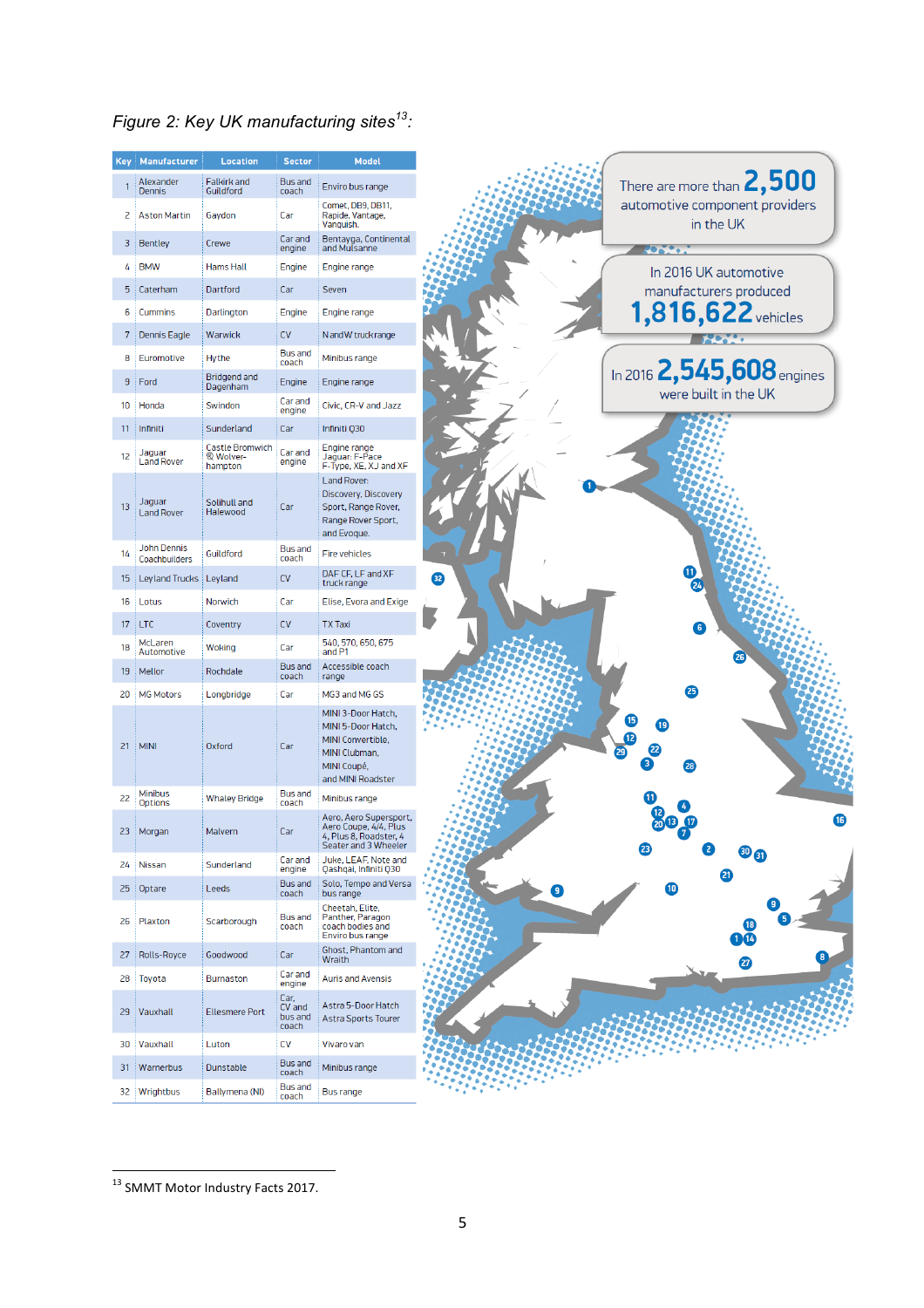23. Sector's contribution to GVA: The UK Automotive Manufacturing sector generated £14.5 billion of GVA in 2016 which is 8 per cent of UK manufacturing GVA.<sup>14</sup> Turnover in 2016 was £74.3 billion.<sup>15</sup> Automotive sector GVA has grown 85 per cent between 2009 and 2016.

#### *Investment in research and development, and innovation\*

- 24. The sector is also increasingly investing in research and development (R&D) to keep the UK at the forefront of innovation. In 2016 the automotive sector invested £3.4bn, almost 15 per cent of the total UK R&D. In real terms R&D spending in the automotive industry increased by 20 per cent since 2015.16
- 25. The government has strengthened the research and development framework. £500 million has been committed over 10 years (first competitions in fiscal year 2014/15) to the Advanced Propulsion Centre (APC) to accelerate the development of affordable low-carbon, clean-air vehicle technologies, with a further £200 million through the Office for Low Emissions Vehicles. £200 million has been provided to support the UK's objective of being a global leader in the development and testing of connected and automotive vehicles (CAV). Industry is providing matching funding in all cases.
- 26. Most recently, £246 million of funding from the Industrial Strategy Challenge Fund<sup>17</sup> has been committed to the "Faraday Challenge" to develop world leading batteries, designed and manufactured in the UK, to fully exploit the industrial opportunity of vehicle electrification.

## *Sector employment*

27. In 2016, the sector directly employed 159,000<sup>18</sup> people with a further 238,000 in the wider supply chain.<sup>19</sup> The 159,000 direct jobs are based on the ONS classification (Standard Industrial Classification: 29) which is internationally agreed. It covers all automotive related manufacturing including engines. Employment is distributed across the UK, with high regional concentrations in the West Midlands and the North West.

<sup>&</sup>lt;sup>14</sup> UK GDP(O) low level aggregates National Accounts, ONS June 2017.<br>
<sup>15</sup> Annual Business Survey, ONS, Nov 2017.<br>
<sup>16</sup> Business Enterprise research and development, ONS 2016.<br>
<sup>17</sup>https://www.gov.uk/government/news/busi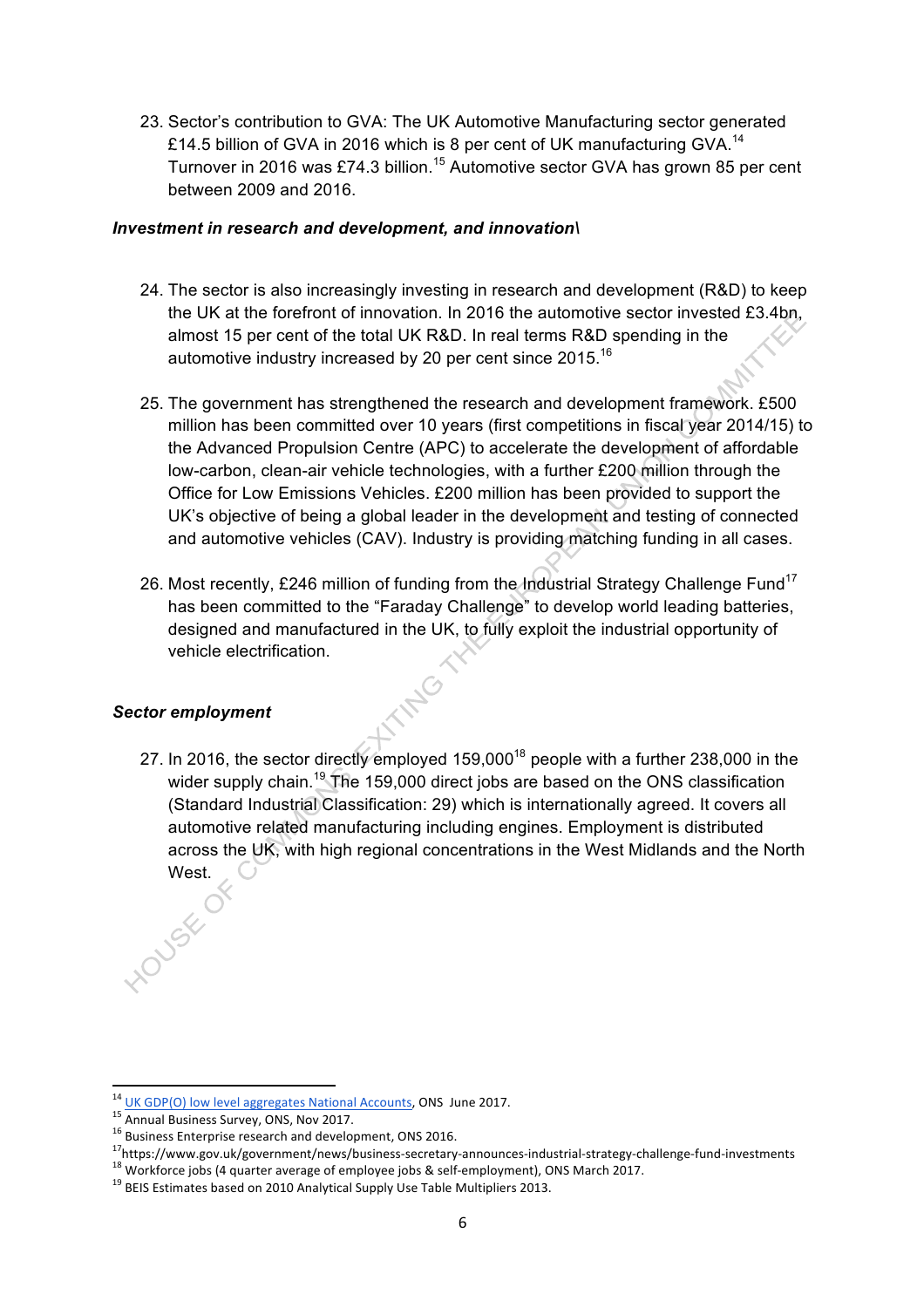*Table 2: Estimated Employment (% of total industry employment)<sup>20</sup>*

| <b>UK</b>                |     |  |
|--------------------------|-----|--|
| North East               | 9%  |  |
| North West               | 12% |  |
| Yorkshire and The Humber | 8%  |  |
| <b>East Midlands</b>     | 6%  |  |
| <b>West Midlands</b>     | 34% |  |
| East of England          | 4%  |  |
| London                   | 3%  |  |
| South East               | 9%  |  |
| South West               | 5%  |  |
| Wales                    | 6%  |  |
| Scotland                 | 2%  |  |
| Northern Ireland         | 3%  |  |

- 28. Nearly 7 per cent of the total workforce in automotive manufacturing comprises European Free Trade Association (EFTA) nationals, higher than the economy average of 5 per cent.<sup>21</sup> EU nationals are employed across all levels from production staff, to skilled engineers, and into senior management.
- 29. The sector is also leading the way on developing a talent pipeline. The Department for Education is reforming the post-16 education system to ensure that it can meet the needs of the labour market, both now and in the future. A key principle of the reform agenda is to put employers in the driving seat of the skills system, as employers are best placed to determine the skills businesses need, and this should drive the skills offer.
- 30. Under the direction of the Automotive Council and with some initial government funding, the industry has established the Automotive Industrial Partnership for Skills (AIP). A skills roadmap was collectively developed by the sector and is being implemented to tackle critical workforce skills shortages as the sector grows and evolves. The automotive sector has been at the forefront of apprenticeship reforms, leading the development and piloting of the new Trailblazer standards, and setting up the Apprenticeship Matching Service.

<sup>&</sup>lt;sup>20</sup> Business Registers and Employment Data, ONS 2014.<br><sup>21</sup> Annual Population Survey, ONS.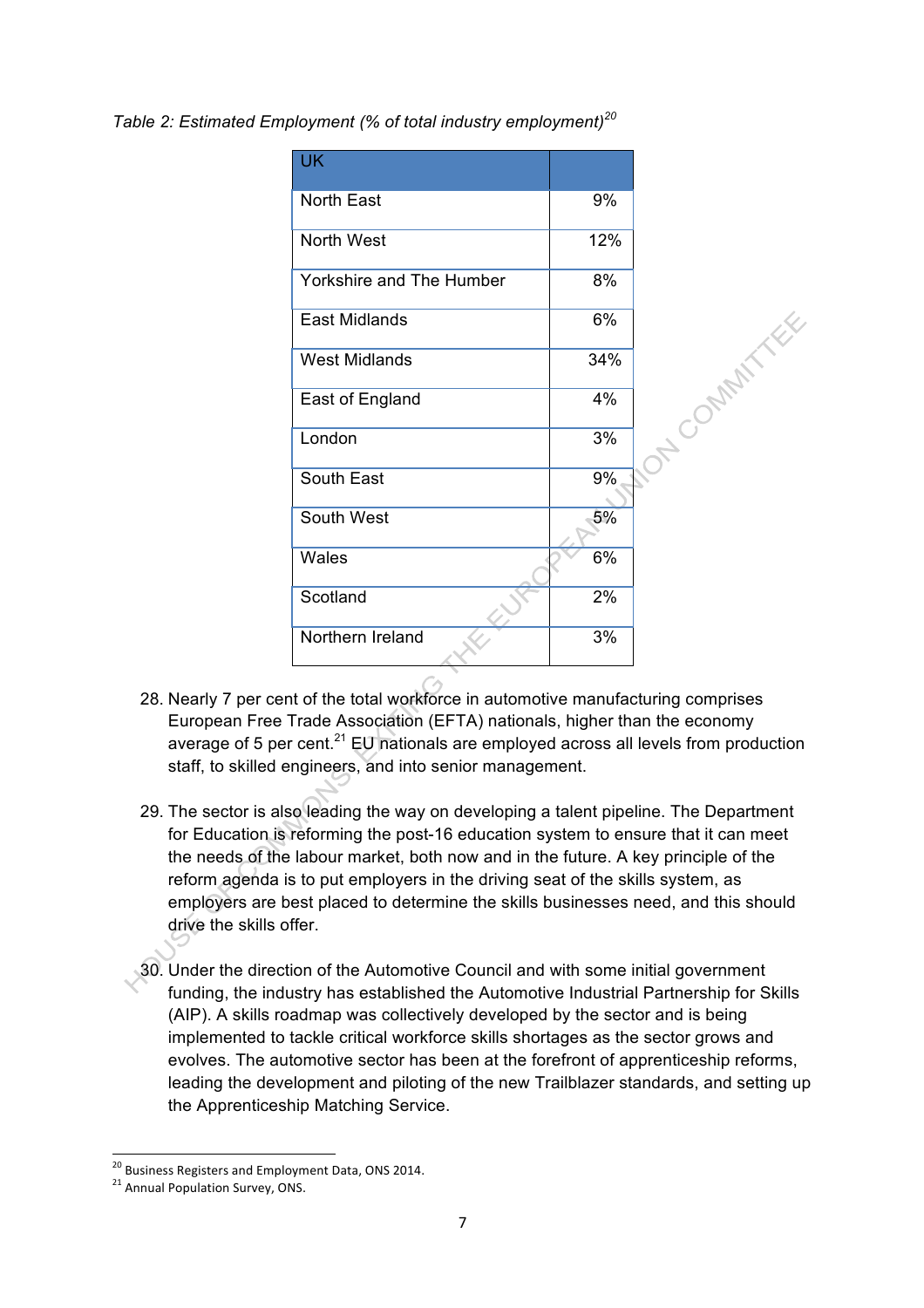## *Table 3: Pattern of trade<sup>22</sup>*

|                                                          | Total (£bn) | EU(bn)     | Rest of World (bn) |
|----------------------------------------------------------|-------------|------------|--------------------|
| <b>Exports</b>                                           |             |            |                    |
| SIC 29: motor<br>vehicles, trailers<br>and semi-trailers | 40.1        | 18.3 (46%) | 21.8 (54%)         |
| Imports                                                  |             |            |                    |
| SIC 29: motor<br>vehicles, trailers<br>and semi-trailers | 56.6        | 47.7 (84%) | 8.8(16%)           |

- 31. In volume terms, approximately 80 per cent of the total number of cars produced in the UK is exported, where the EU accounts for 56 per cent of the UK's car exports. $^{23}$
- 32. In 2016, the sector generated £40.1 billion in exports.<sup>24</sup> The EU is the UK's largest export market, accounting for 46 per cent of automotive export value.
- 33. Just over half of the total value added embodied in the gross exports of the UK automotive industry reflects value added generated in the UK (either by the exporting industry itself or by upstream domestic suppliers or re-imports).<sup>25</sup> The other half reflects the value added generated abroad, of which 24 per cent is from within the EU and 21 per cent is Non-EU. This is contrary to almost all other UK exporting industries that appeared more dependent on sourcing inputs from non-EU countries.
- 34.9.7 per cent of total UK imports (£56.6 billion) was linked to the automotive industry with 85 per cent, by value, (£47.7 billion) imported from the EU. Around six out of ten (59 per cent) of industry imports are from three EU countries: Germany, Belgium, and Spain.<sup>26</sup>
- 35.The global market for vehicles (other than rail) imports, excluding the UK, was worth around £812 billion in 2016. Countries besides the 27 other EU member states accounted for £543 billion, or 67 per cent, of this global market. $27$

<sup>&</sup>lt;sup>22</sup> Trade in Goods by Industry, ONS March 2017.<br><sup>23</sup> SMMT Motor Industry Facts 2017, Society of Motor Manufacturers and Traders (SMMT) May 2017.<br><sup>24</sup> ONS Input-Output Tables.<br><sup>25</sup> Trade in Value Added (TiVA): origin of v of every country's imports for whom data was available, minus the value of the UK imports. Vehicles other than rail comprise HS chapter 87.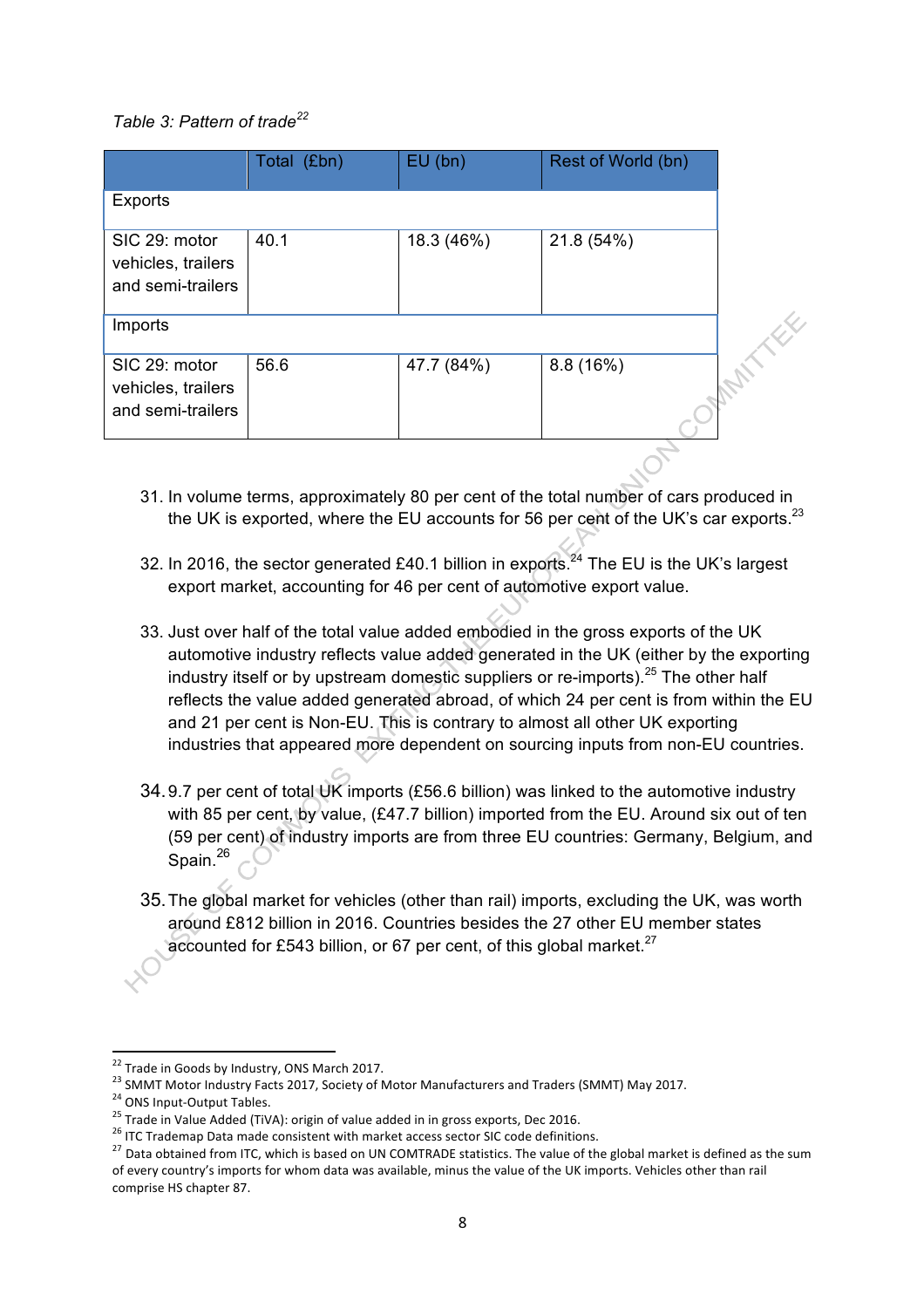#### *Historical trends and future prospects*

- 36. Mass vehicle production in the 1950s was dominated by US (Ford and General Motors) and European vehicle makers. The UK (Austin Morris, Jaguar, Rover, and Triumph, which were later joined together to form British Leyland) was second only to the USA in vehicle production, making twice the number of vehicles of Germany. Japanese vehicle makers became globally competitive in the 1960s and 70s, gaining substantial market share in both established and emerging markets.
- 37. Ownership of UK vehicle makers has changed considerably. The Rover Group, formerly British Leyland, was sold by its owner British Aerospace to BMW in 1994 (which retained production of the Mini at Cowley). MG Rover at Longbridge was sold to Pheonix Venture Holdings in the Midlands but ultimately went bankrupt in 2005, and was bought by Nanjing Automobile Group (later SAIC). Jaguar was bought by Ford in 1990, followed by Land Rover in 2000. Ford subsequently sold Jaguar and Land Rover to Tata. This period was characterised by multi-billion-pound inward investment, in particular from Japan, with Honda, Nissan, and Toyota establishing vehicle and engine production plants in the UK.
- 38. The economic downturn in 2008 had a severe effect on sales and production in the UK, but there has been a strong bounce back for UK built vehicles, largely due to the growth of Jaguar Land Rover, the continued success of the Nissan Qashqai, and UK engine manufacturing strength.
- 39. There is broad consensus that the next ten years will witness greater changes in the automotive industry than in the last 100 years. Developments in digital technology will radically change driving, as new connected and autonomous vehicles replace their analogue predecessors.
- 40. Manufacturing will be transformed by digitalisation, machine-to-machine communication, and the increasing use of data to improve processes and products. Old business models will have to be adapted and modernised as the telecoms, technology, and automotive sectors converge, and as new disruptive challenger businesses enter the market. All this will come in parallel with the technological advances necessary to counter climate change through the development of the next generation of low and ultra-low emission vehicles.

# **The current EU regulatory regime**

41. The arrangements described in this section are examples of existing arrangements between countries. They should not be taken to represent the options being considered by the Government for the future economic relationship between the UK and the EU. The Government has been clear that it is seeking pragmatic and innovative solutions to issues related to the future deep and special partnership that we want with the European Union.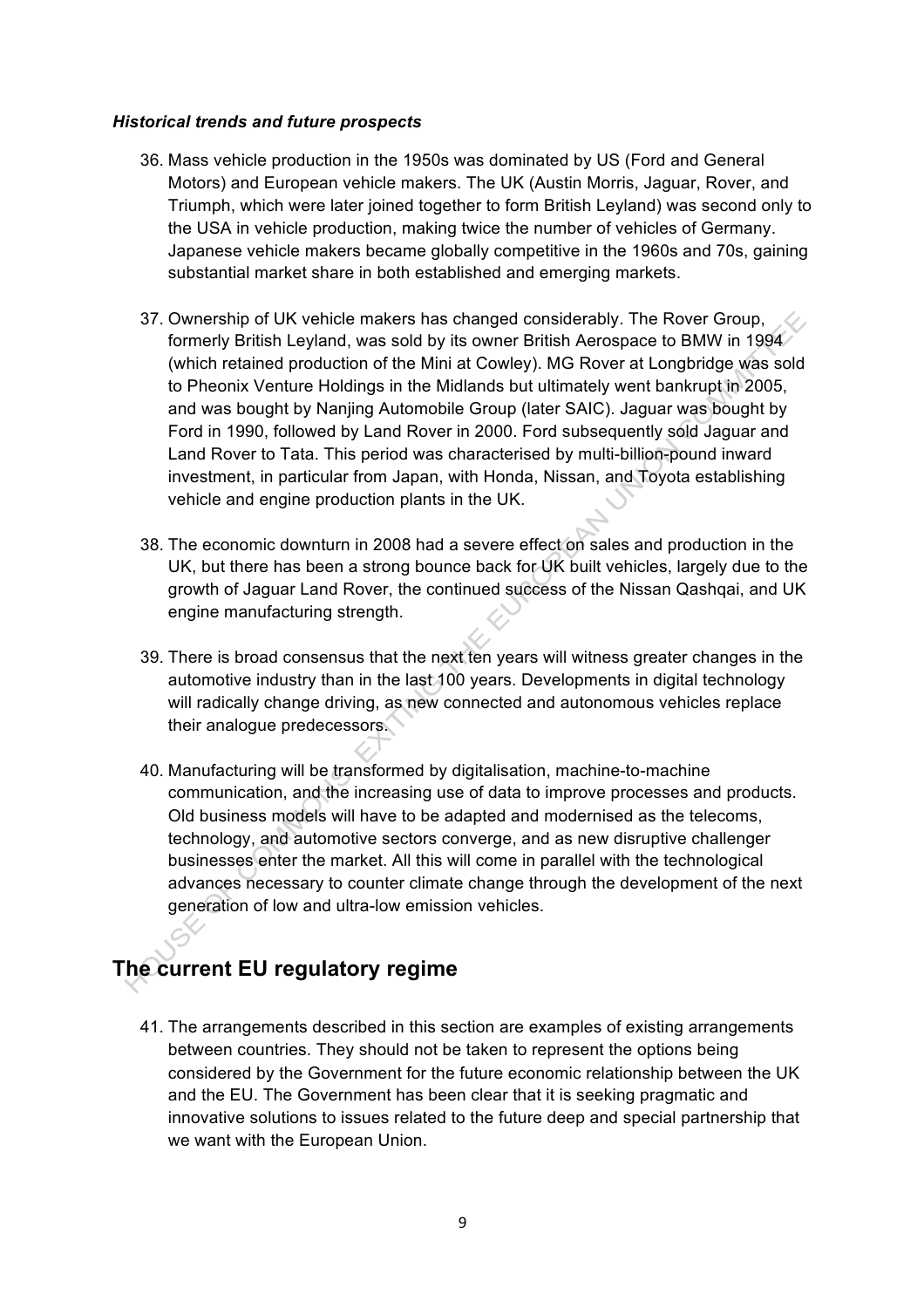## *EU Customs Union and Single Market*

- 42. Articles 28-37 of the Treaty on the Functioning of the European Union (TFEU) set out the Treaty provisions on the free movement of goods, including the establishment of the Customs Union. This has been achieved by establishing the Customs Union within the EU and by preventing Member States imposing customs duties or formalities on goods imported from other Member States. In addition, these rules prevent Member States imposing restrictions on the quantity of imports and exports of a particular item (e.g. quotas or an import or export ban).
- 43. This legal framework also prevents non-tariff barriers that may restrict imports and exports in less direct ways, for example, by applying product standards and regulations that make it harder in practice for goods coming from one Member State to be sold within another. The exception is where those restrictions can be justified on certain grounds. The legal framework has been achieved by establishing a common set of product rules, underpinned in many cases by voluntary standards. For goods not covered by those rules and standards, the principle of mutual recognition has been developed (whereby once goods have been lawfully manufactured and marketed in one Member State, another Member State cannot then require it to comply with additional product rules). Finally, goods imported from other Member States must be treated in the same way as goods produced nationally.

## *Regulatory standards*

- 44. Regulatory standards play a crucial role in determining the design and production costs of a vehicle affecting vehicle design, components and manufacturing processes. The harmonised regulations of the United Nations Economic Commission for Europe (UN-ECE), accepted in more than 50 markets (but not the USA), help to minimise these costs. UN-ECE standards relate predominantly to safety.
- 45. The UK Government implements EU legislation on harmonised vehicle standards for relating to all road vehicle manufacturing. This legislation applies across the UK but the national governments in Scotland, Wales and Northern Ireland can make separate provisions for the use of vehicles in certain circumstances.
- 46. Regulatory barriers are one of the industry's most significant concerns, in relation to international trade with non-EU markets. These include differences in local testing and certification requirements, and application of technical regulations different to those agreed globally through UN-ECE. Alongside efforts to address regulatory barriers through bilateral and plurilateral agreements, the UK will continue to participate and influence UN-ECE Regulations<sup>28</sup> at the multilateral level.

<sup>&</sup>lt;sup>28</sup> The Global Technical Regulations are developed under the 1998 international Agreement on vehicle construction to which the EU is a Contracting Party.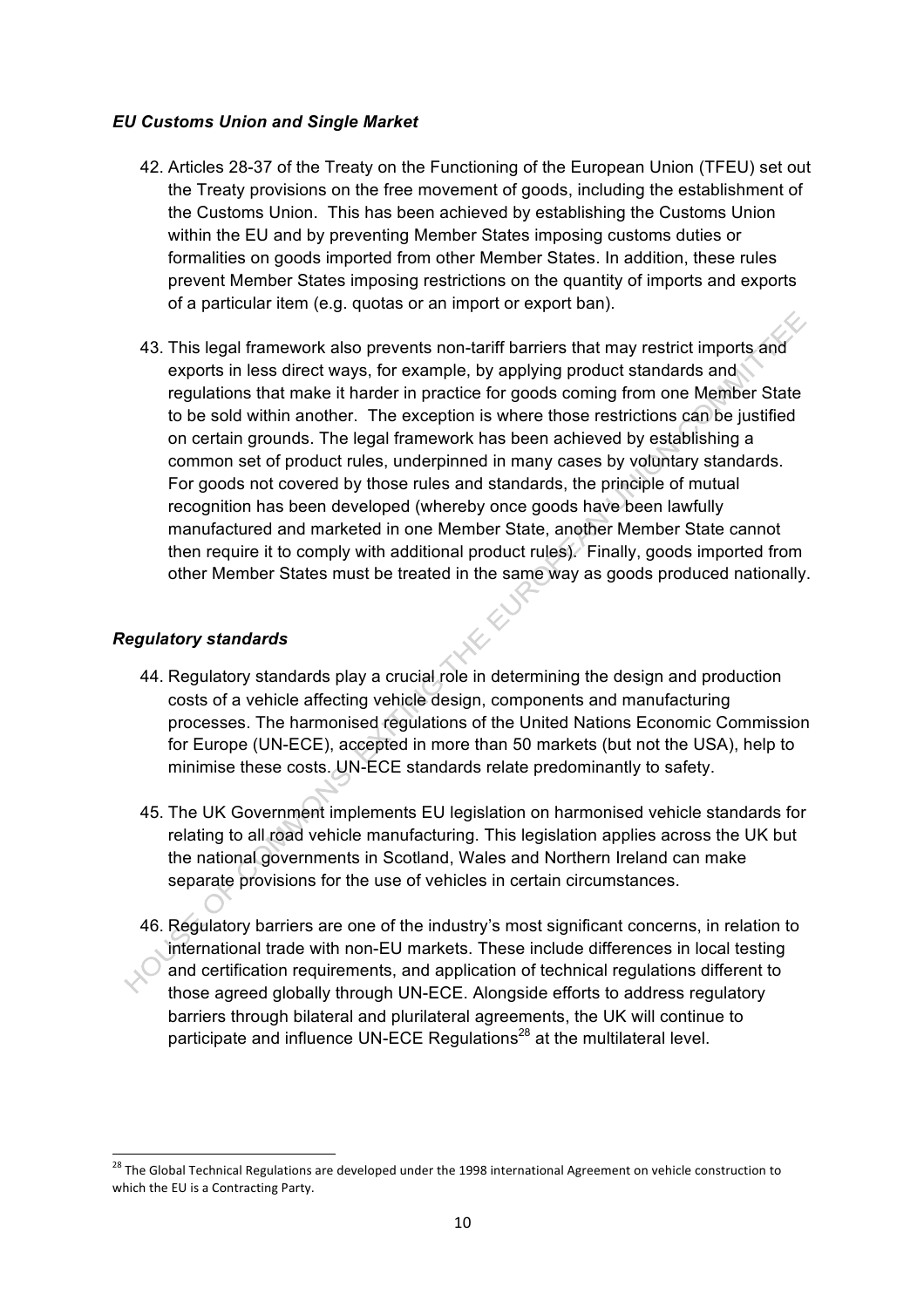## *Type approval*

- 47. All new vehicles and trailers sold in the UK must be type approved (whole vehicle approval) by an EU type approval authority prior to registration. This is a process that ensures vehicles irrespective of where they are produced comply with relevant environmental, safety and security standards and account for both the UN-ECE and EU led regulations. The UK type approval authority is the Vehicle Certification Agency (VCA), an executive agency of the Department for Transport.
- 48. Whole vehicle type approval brings together all the individual system and component approvals for a vehicle into a single legal document enabling a manufacturer to demonstrate that it complies with all the relevant technical requirements. The manufacturer can then produce subsequent vehicles in conformity with the original approval, and issue a certificate of conformity for each vehicle.
- 49. Member States are permitted to implement national schemes for low volume production within certain guidelines. These national schemes are lighter touch and allow deviation from the full set of EU vehicle standards.<br>missions

## *CO2 emissions*

50. EU Regulations (EC 443/2009 and EC 520/2011) deliver reductions in CO2 emissions from new cars and vans sold into the single market. In short, this works by setting fleet averaged targets for manufacturers. Significant fines for noncompliance are in place, encouraging manufacturers to invest in the development of more fuel efficient and new technologies.

## *Air pollutants*

- 51. European emission standards (EC 715/2007) define the limits for exhaust emissions of new vehicles sold in the EU and EEA member states. They set limits for emissions of nitrogen oxides, total hydrocarbons, non-methane hydrocarbons, carbon monoxide and particulate matter. The emission standards are set in a series of directives staging the progressive introduction of increasingly stringent emissions standards.
- 52. In addition to stringent emissions standards, a new Real World Driving Emissions test will be introduced as part of the European Community (EC) Type Approval process from 2017. This is to ensure that new vehicles more accurately meet the regulated emissions limits when tested in real world driving situations.

## *Connected and autonomous vehicles*

53. The development of regulation and standards for the operation and use of connected and autonomous vehicles in the EU is emerging. Systems and networks are likely to be run by manufacturers and operators transnationally as well as access networks and systems at national and local level. Standards for systems are likely to be set at international level at UN-ECE. However, operational usage and implementation may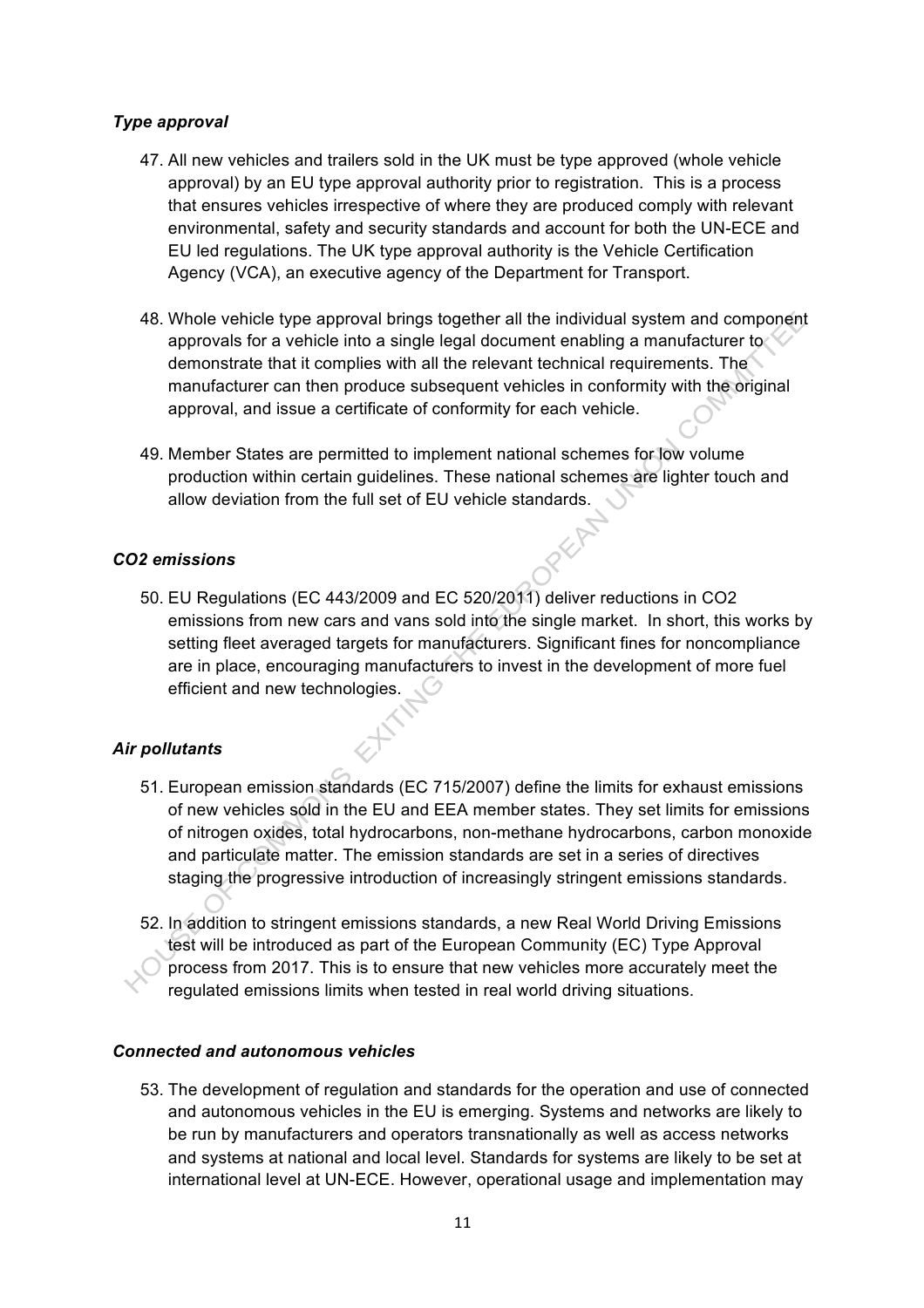be affected by what is allowed under EU Type Approval. EU competency will extend to things like connectivity and Cooperative Intelligent Transport Systems (C-ITS), data flow and privacy, insurance, and infrastructure.

## *EU funding*

- 54. The UK automotive sector has not been a major beneficiary of Horizon 2020 funding. Funding of €21.4 million out of a total of €344.2 million was secured from the Green Vehicles and Road competitions in 2014 and 2015.
- 55. EU funding can also contribute indirectly at the business level to the automotive sector – in particular, the range of EU grants and loans for small and medium sized enterprises, and the support for research and innovation, much of which come from the European Structural and Investment Funds. JFILOTY

## *International rules and standards*

- 56. The EU Member States, the Commission and the UN Governments, strive to ensure harmonisation is maintained between the EU and UN-ECE with the EU adopting the safety regulations developed in the UN-ECE while the environmental standards of the EU are adopted into UN-ECE regulations. There are no harmonised international standards for a limit on car or van CO2 emissions.
- 57. The UK belongs to the UN-ECE 1958 Agreement as an individual member (since 1963) and as part of the EU following the EC joining the UN-ECE in 1998, so our membership will continue after exit. The EU has adopted most of the UN-ECE standards, as have other territories like Japan. To sell a vehicle in the EU, the vehicle must be checked by an EU type approval authority (e.g. the VCA). That authority will check that the "whole vehicle" complies with up to 60 separate technical requirements, by ensuring that there is an individual approval for each system on the vehicle (e.g. tyres, seat belts, and lighting). Approval can be achieved through compliance with UN-ECE regulations where the EU has adopted those regulations or to EU specific legislation where harmonisation has not been achieved. Non-EU countries do not have "whole vehicle" approval, but have their own systems for demonstrating that the complete vehicle is satisfactory.
- 58. The UK is well respected in the UN groups and experience over recent years shows that the UK can be influential/instrumental in creating the compromise situations that build consensus whilst delivering UK policy objectives. This plays well to UK interests as vehicle manufacturers favour UN approvals over EU as they provide access to many more markets than an EU approval. The EU is required to accept, as an alternative to an EU regulation, a vehicle that has demonstrated compliance with an equivalent UN-ECE Regulation to which the EU is a Contracting Party.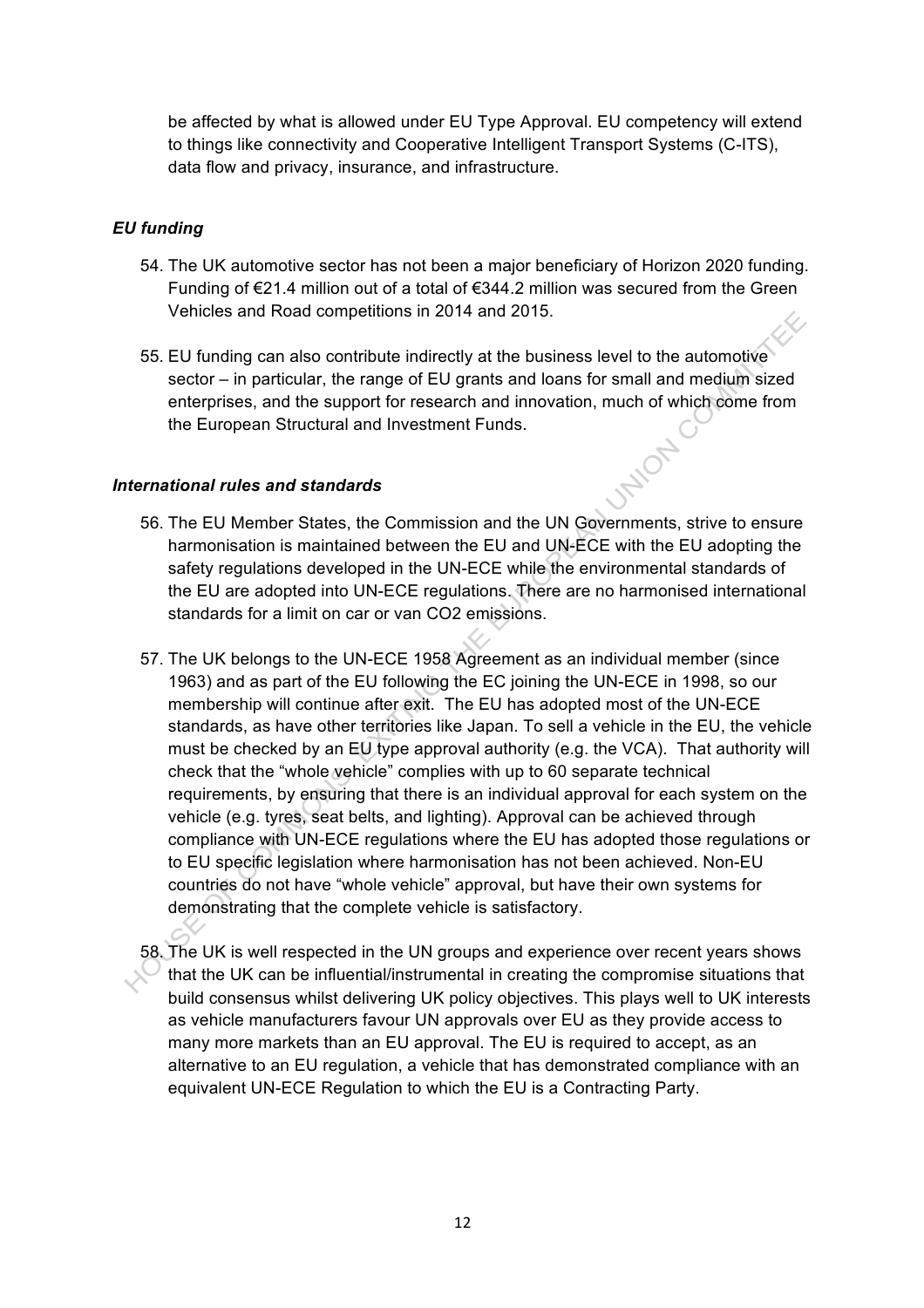#### *Rules that affect how non-EU countries are able to trade with the EU*

- 59. World Trade Organization agreements are the main source of international rules for trade between the UK/other Member States and non-EU countries. The most wellknown of these agreements, the General Agreement on Tariffs and Trade and the General Agreement on Trade in Services, cover tariffs (import duties) on goods and market access for services (including those in the automotive sector). There are more than 20 WTO agreements to which the EU is a party. These agreements cover, amongst other matters, Rules of Origin, technical barriers to trade, anti-dumping, subsidies, dispute settlement and government procurement. In addition to the WTO agreements, the EU has entered into a range of agreements such as free-trade. agreements, association agreements and economic partnership agreements which contain further rules governing trade between the parties to the agreement.
- 60. EU legislation has been adopted which implement "domestic" (i.e. within the EU) obligations and/or procedures to be followed in relation to those international agreements.

## *Devolved Administrations*

61. The UK Government implements the harmonised EU legislation relating to vehicle construction for all new road vehicles. This legislation applies across the UK but the national governments in Scotland, Wales and Northern Ireland can make separate provisions for the use of vehicles in certain circumstances.

## **Existing frameworks for how trade is facilitated between countries in this sector**

- 62. The arrangements described in this section are examples of existing arrangements between countries. They should not be taken to represent the options being considered by the Government for the future economic relationship between the UK and the EU. The Government has been clear that it is seeking pragmatic and innovative solutions to issues related to the future deep and special partnership that we want with the EU.
- 63. Manufacturers from outside of the EU wishing to export automotive products to the EU need to meet the requirements set out in any applicable EU legislation, in particular vehicle standards legislation. Importers and distributors of automotive products from manufacturers based in third countries must satisfy themselves that the products comply with EU legislation, including type approvals from a type approval authority. These manufacturers would also need to comply with legislative requirements in their home country, and any other countries where they intend to market automotive products.
- 64. Countries can use bilateral agreements to reduce the regulatory barriers to operating in different regimes. In the case of vehicle standards, these agreements have been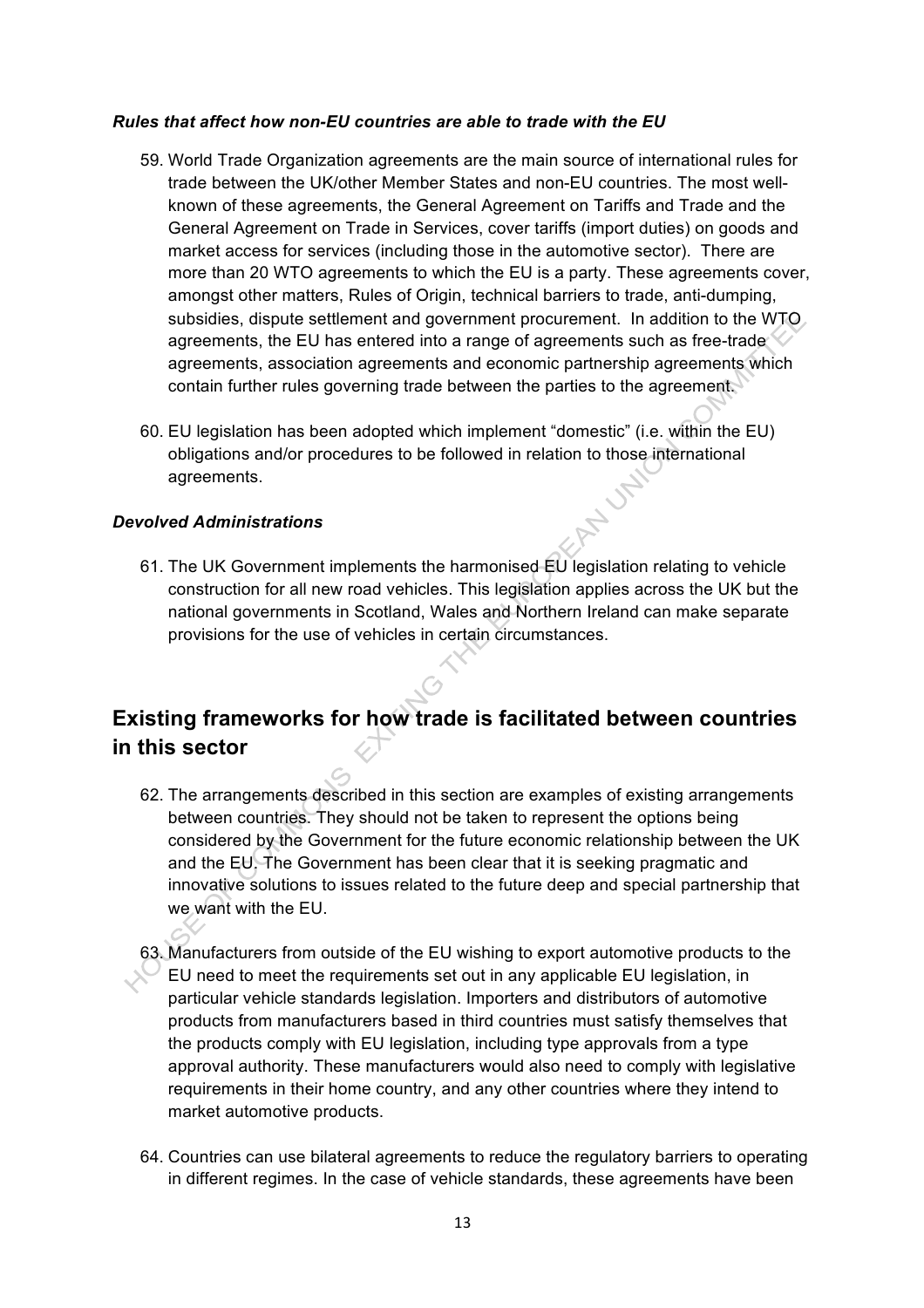typically integrated into free trade agreements (FTA). One example is the EU-South Korea FTA, which includes a provision on the mutual recognition of vehicle type approvals. The provision establishes that a type approval issued by one party's "competent authority", confirming conformity with the relevant UN ECE Regulations, must be accepted by the other party as providing proof of conformity. Both EU and South Korea committed to harmonising their own regulations to UN-ECE regulations or Global Tech regulations within five years.

- 65. Other existing agreements, such as the EU-Swiss agreements and the EEA Agreement, provide for further mutual recognition. For example the EU-Swiss mutual recognition agreements includes a chapter on motor vehicles, which allows for mutual recognition of vehicle type approvals, and is linked to an agreement that recognises Swiss legislation as equivalent. Where legislation is deemed equivalent, EU type approvals will be recognised as proving conformity with Swiss legislation, and vice versa. They also cover cooperation on market surveillance of products already on sale.
- 66. In the EEA agreement, for industrialised goods (including construction products / machinery and electronics / consumer goods), EEA countries adopt EU product legislation into their domestic legislation, and goods that originate from these countries are treated as products from Member States. The agreement also includes a system of surveillance and enforcement.
- 67. In the automotive sector, product regulations are informed by international organisations which facilitate the development of common approaches across countries, drawing on best practice. These organisations bring together national regulators. For example, the United Nations Economic Commission for Europe established provisions related to safety and environmental aspects of vehicle standards. They include performance-oriented test requirements and administrative procedures which address, for example, the type approval (of vehicle systems, parts and equipment), production conformity and the mutual recognition of the type approvals granted by signatories. The work of these organisations can facilitate similar regulatory approaches across a number of countries, which in turn can help business in operating in a number of countries.

## *Customs*

68. There are many customs facilitation arrangements in international agreements. These include the EU's agreements with a number of third countries, such as Canada, Korea, and Switzerland. These agreements differ in the depth and scope of customs facilitation offered. Examples of customs facilitations include: simplifying customs procedures, advance electronic submission and processing of information before physical arrival of goods, and mutual recognition of inspections and documents certifying compliance with the other parties' rules.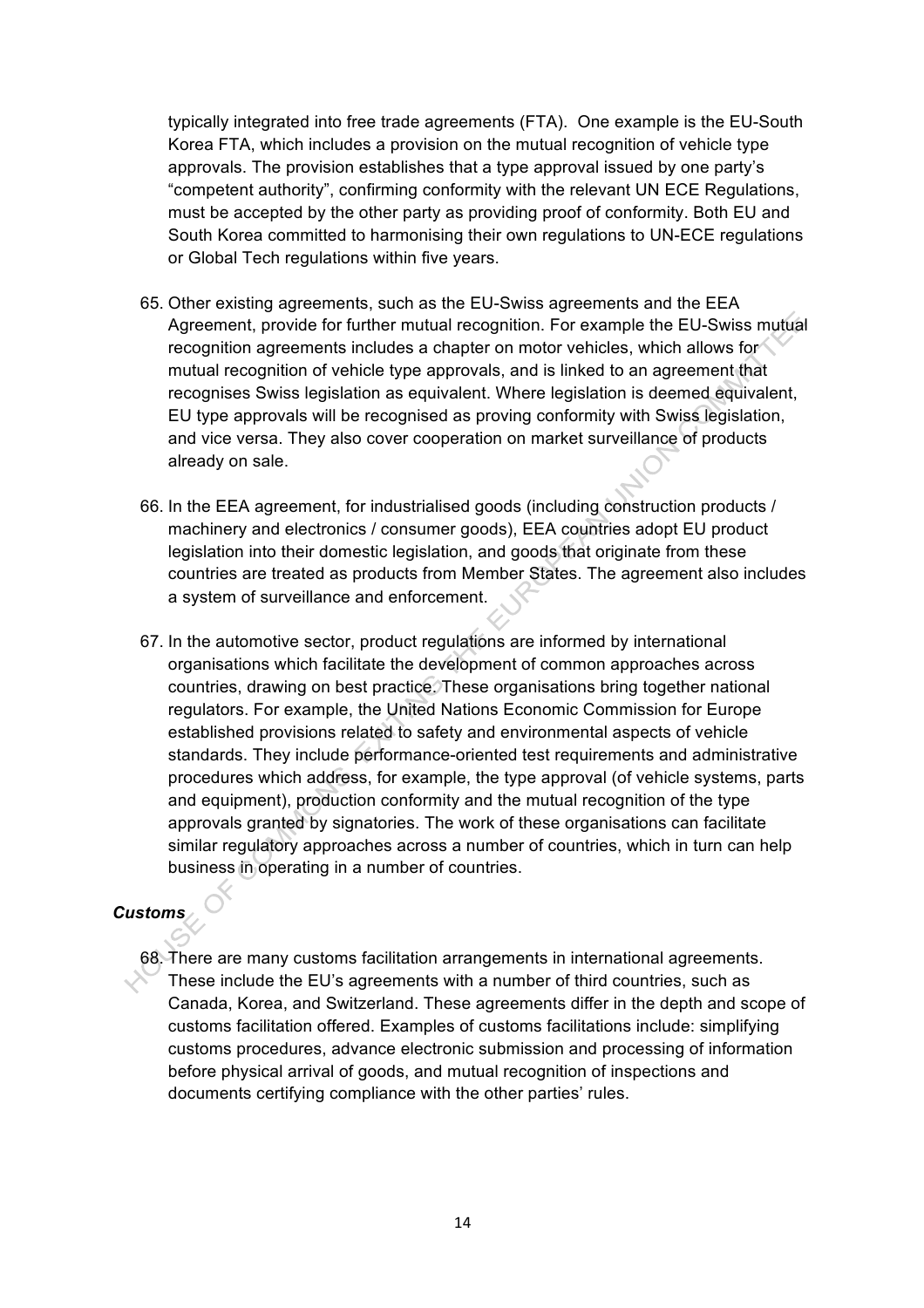## *Tariffs*

69. In the absence of a preferential trade agreement, goods imported into the EU from non-EU countries must pay a tariff. Tariffs are custom duties levied on imported goods. Under WTO Most Favoured Nation (MFN), a country's tariff schedule must be consistent for all countries it trades with, except those where a preferential trade agreement exists. EU MFN tariff rates vary depending on the good. The EU's external tariff on finished cars is 10 per cent whilst tariffs on car components range from 2.5–4.5 per cent. XX

## *Rules of Origin*

70. The EU includes rules of origin in all of its FTAs, which are restrictions on the originating content of products that exporters must comply with to gain tariff preferences. These rules typically reflect the supply chains of both the EU and its FTA partner. Many of the EU's rules of origin arrangements are based on the Regional Convention on Pan-Euro-Mediterranean Preferential Rules of Origin, which includes provisions that allow producers to treat content from some third countries as if it comes from their own country. Several arrangements aim to reduce the administrative requirements associated with origin certification, including the EU's Registered Exporter (REX) system, which lets businesses register for selfcertification of origin using an online system, avoiding paper certificates.

## **Sector views**

[This information was provided by the Government to the Committee, but the Committee has decided not to publish this section]

NO THE

15